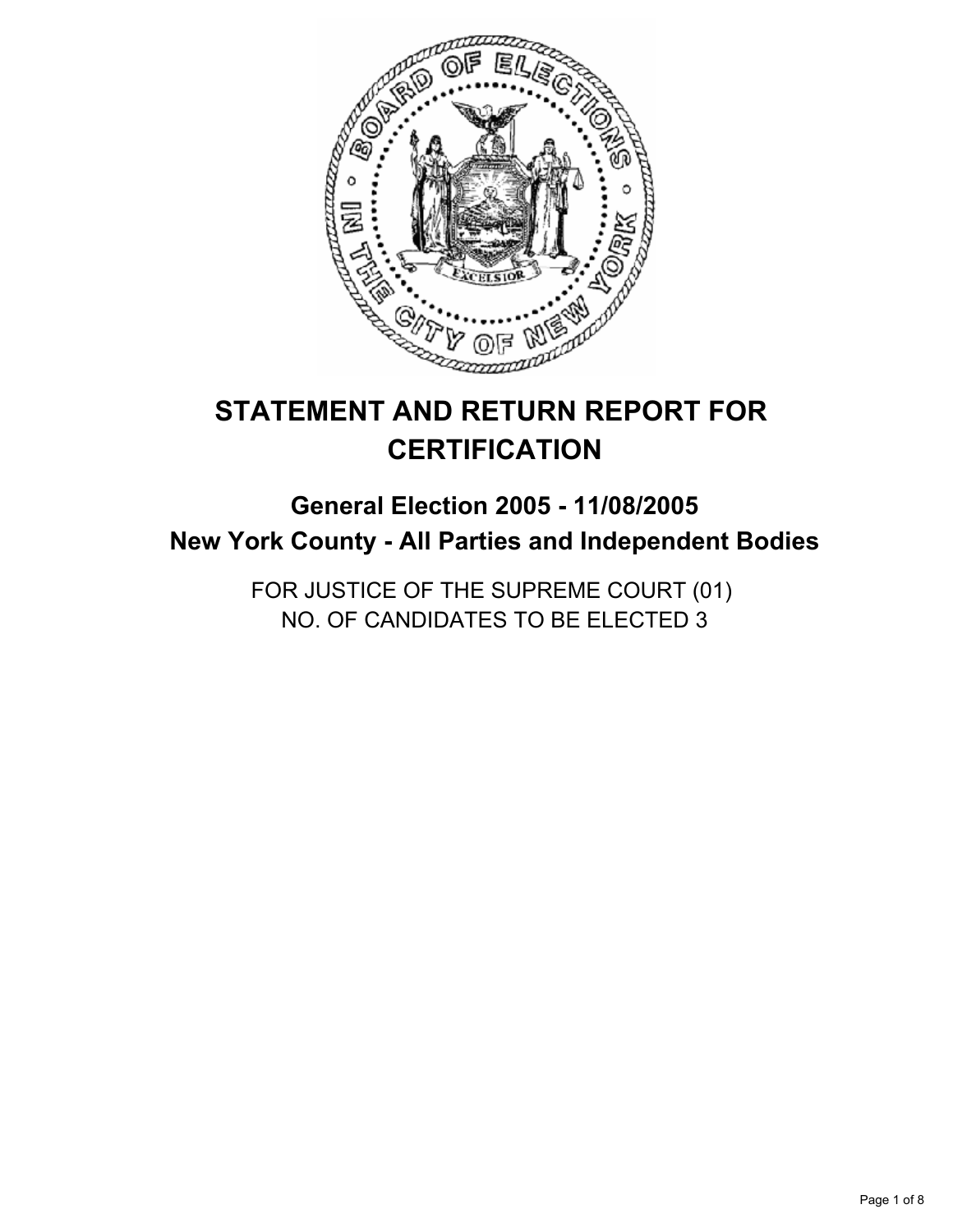

| PUBLIC COUNTER                | 22,165 |
|-------------------------------|--------|
| <b>EMERGENCY</b>              | 56     |
| ABSENTEE/MILITARY             | 346    |
| <b>AFFIDAVIT</b>              | 364    |
| <b>TOTAL BALLOTS</b>          | 22,931 |
| KARLA MOSKOWITZ (REPUBLICAN)  | 3,211  |
| KARLA MOSKOWITZ (DEMOCRATIC)  | 9,728  |
| MARTIN SHULMAN (REPUBLICAN)   | 3,243  |
| MARTIN SHULMAN (DEMOCRATIC)   | 9,691  |
| MATTHEW V GRIECO (REPUBLICAN) | 2,982  |
| LOTTIE E WILKINS (DEMOCRATIC) | 9,125  |
| BETHANY WEISBERGER (WRITE-IN) |        |
| WADE KAVANOUGH (WRITE-IN)     |        |
| <b>TOTAL VOTES</b>            | 37,982 |
| <b>UNRECORDED</b>             | 30,811 |

| PUBLIC COUNTER                  | 29,910 |
|---------------------------------|--------|
| <b>EMERGENCY</b>                | 93     |
| ABSENTEE/MILITARY               | 719    |
| <b>AFFIDAVIT</b>                | 566    |
| <b>TOTAL BALLOTS</b>            | 31,288 |
| KARLA MOSKOWITZ (REPUBLICAN)    | 7,688  |
| KARLA MOSKOWITZ (DEMOCRATIC)    | 16,276 |
| MARTIN SHULMAN (REPUBLICAN)     | 7,164  |
| MARTIN SHULMAN (DEMOCRATIC)     | 15,666 |
| MATTHEW V GRIECO (REPUBLICAN)   | 7,868  |
| LOTTIE E WILKINS (DEMOCRATIC)   | 15,294 |
| DAN DOCTOROFF (WRITE-IN)        |        |
| <b>GARY GALPERIN (WRITE-IN)</b> |        |
| JOHN SANTUCCI (WRITE-IN)        |        |
| MATTHEW TOMASULI (WRITE-IN)     |        |
| MORRIE KLEINBART (WRITE-IN)     |        |
| <b>TOTAL VOTES</b>              | 69,961 |
| <b>UNRECORDED</b>               | 23,903 |
|                                 |        |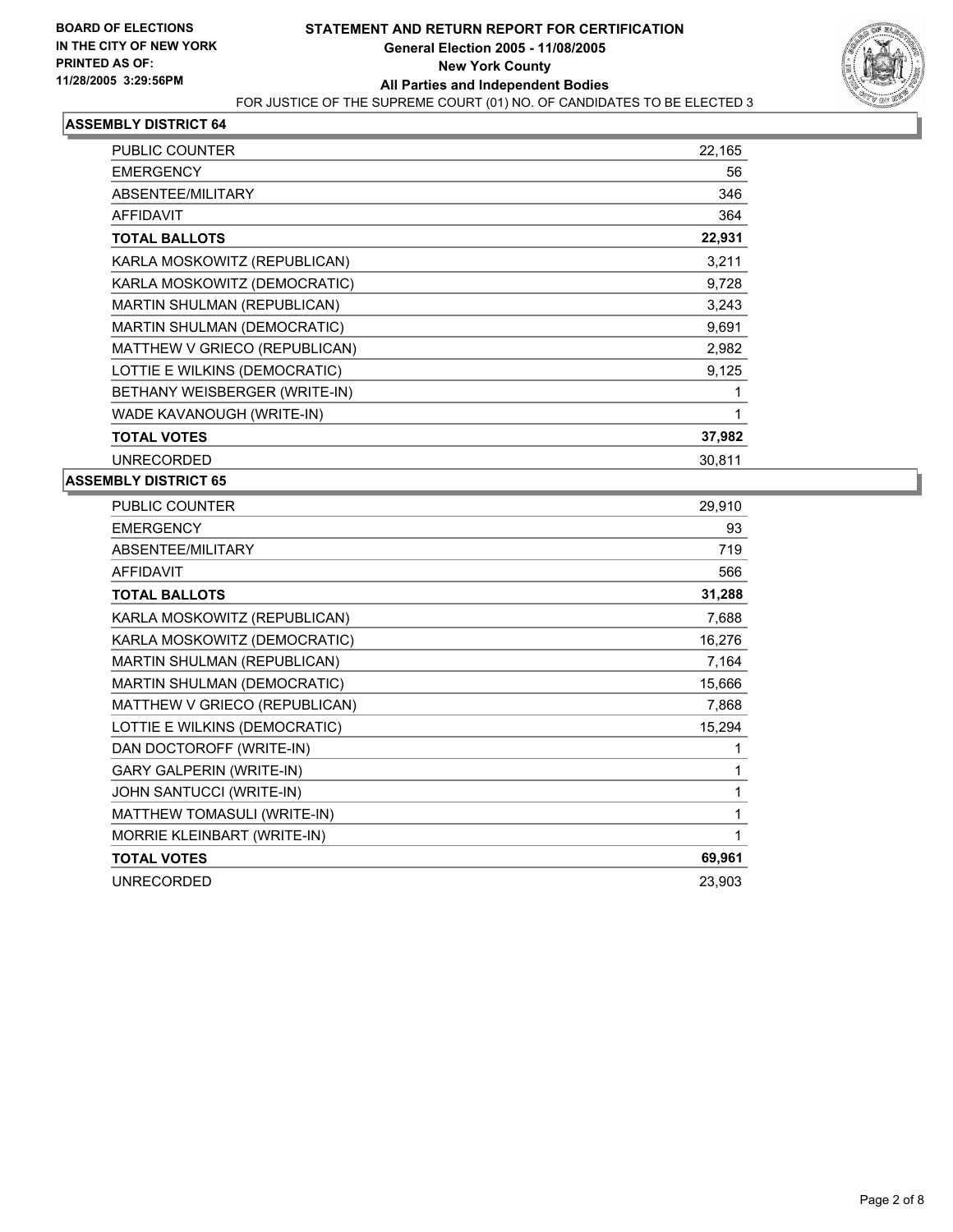

| <b>PUBLIC COUNTER</b>              | 27,761 |
|------------------------------------|--------|
| <b>EMERGENCY</b>                   | 0      |
| <b>ABSENTEE/MILITARY</b>           | 677    |
| <b>AFFIDAVIT</b>                   | 483    |
| <b>TOTAL BALLOTS</b>               | 28,921 |
| KARLA MOSKOWITZ (REPUBLICAN)       | 3,659  |
| KARLA MOSKOWITZ (DEMOCRATIC)       | 18,227 |
| MARTIN SHULMAN (REPUBLICAN)        | 3,682  |
| <b>MARTIN SHULMAN (DEMOCRATIC)</b> | 17,746 |
| MATTHEW V GRIECO (REPUBLICAN)      | 3,976  |
| LOTTIE E WILKINS (DEMOCRATIC)      | 18,120 |
| KARL MARX (WRITE-IN)               |        |
| PAUL FEINMAN (WRITE-IN)            |        |
| ROSA LUXENBURG (WRITE-IN)          |        |
| SALVADOR ALLENDE (WRITE-IN)        |        |
| <b>TOTAL VOTES</b>                 | 65,414 |
| <b>UNRECORDED</b>                  | 21,349 |

## **ASSEMBLY DISTRICT 67**

| <b>PUBLIC COUNTER</b>              | 33,851 |
|------------------------------------|--------|
| <b>EMERGENCY</b>                   | 18     |
| ABSENTEE/MILITARY                  | 827    |
| <b>AFFIDAVIT</b>                   | 589    |
| <b>TOTAL BALLOTS</b>               | 35,285 |
| KARLA MOSKOWITZ (REPUBLICAN)       | 5.602  |
| KARLA MOSKOWITZ (DEMOCRATIC)       | 21,335 |
| MARTIN SHULMAN (REPUBLICAN)        | 5,194  |
| <b>MARTIN SHULMAN (DEMOCRATIC)</b> | 20,879 |
| MATTHEW V GRIECO (REPUBLICAN)      | 5,368  |
| LOTTIE E WILKINS (DEMOCRATIC)      | 20,801 |
| <b>TOTAL VOTES</b>                 | 79,179 |
| <b>UNRECORDED</b>                  | 26.676 |

| <b>PUBLIC COUNTER</b>              | 22,280 |
|------------------------------------|--------|
| <b>EMERGENCY</b>                   | 77     |
| ABSENTEE/MILITARY                  | 256    |
| <b>AFFIDAVIT</b>                   | 352    |
| <b>TOTAL BALLOTS</b>               | 22,965 |
| KARLA MOSKOWITZ (REPUBLICAN)       | 1,921  |
| KARLA MOSKOWITZ (DEMOCRATIC)       | 10,861 |
| MARTIN SHULMAN (REPUBLICAN)        | 1,699  |
| <b>MARTIN SHULMAN (DEMOCRATIC)</b> | 10,732 |
| MATTHEW V GRIECO (REPUBLICAN)      | 1,696  |
| LOTTIE E WILKINS (DEMOCRATIC)      | 11,019 |
| <b>TOTAL VOTES</b>                 | 37,928 |
| <b>UNRECORDED</b>                  | 30.967 |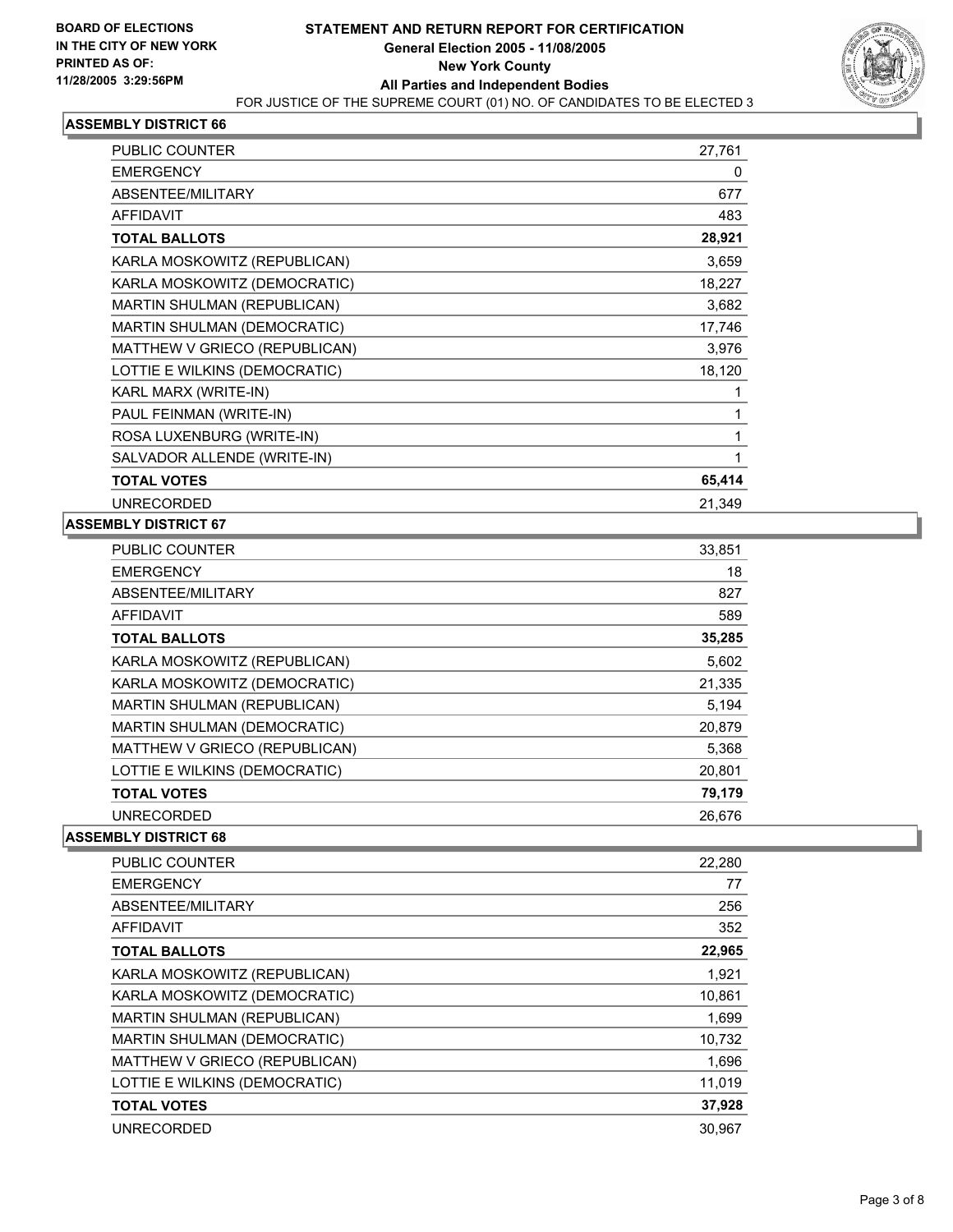

| PUBLIC COUNTER                | 30,324 |
|-------------------------------|--------|
| <b>EMERGENCY</b>              | 31     |
| ABSENTEE/MILITARY             | 542    |
| <b>AFFIDAVIT</b>              | 469    |
| <b>TOTAL BALLOTS</b>          | 31,366 |
| KARLA MOSKOWITZ (REPUBLICAN)  | 2,941  |
| KARLA MOSKOWITZ (DEMOCRATIC)  | 19,017 |
| MARTIN SHULMAN (REPUBLICAN)   | 2,715  |
| MARTIN SHULMAN (DEMOCRATIC)   | 18,411 |
| MATTHEW V GRIECO (REPUBLICAN) | 2,713  |
| LOTTIE E WILKINS (DEMOCRATIC) | 18,724 |
| AL SHARPTON (WRITE-IN)        | 3      |
| ALAN FLACKS (WRITE-IN)        | 2      |
| <b>TOTAL VOTES</b>            | 64,526 |
| <b>UNRECORDED</b>             | 29,572 |

## **ASSEMBLY DISTRICT 70**

| <b>PUBLIC COUNTER</b>              | 22,271 |  |
|------------------------------------|--------|--|
| <b>EMERGENCY</b>                   | 43     |  |
| ABSENTEE/MILITARY                  | 331    |  |
| <b>AFFIDAVIT</b>                   | 399    |  |
| <b>TOTAL BALLOTS</b>               | 23,044 |  |
| KARLA MOSKOWITZ (REPUBLICAN)       | 1,385  |  |
| KARLA MOSKOWITZ (DEMOCRATIC)       | 11,434 |  |
| MARTIN SHULMAN (REPUBLICAN)        | 1,182  |  |
| <b>MARTIN SHULMAN (DEMOCRATIC)</b> | 11,374 |  |
| MATTHEW V GRIECO (REPUBLICAN)      | 1,096  |  |
| LOTTIE E WILKINS (DEMOCRATIC)      | 12.366 |  |
| <b>TOTAL VOTES</b>                 | 38,837 |  |
| <b>UNRECORDED</b>                  | 30,295 |  |

| <b>PUBLIC COUNTER</b>              | 23,498 |
|------------------------------------|--------|
| <b>EMERGENCY</b>                   | 69     |
| ABSENTEE/MILITARY                  | 307    |
| AFFIDAVIT                          | 366    |
| <b>TOTAL BALLOTS</b>               | 24,240 |
| KARLA MOSKOWITZ (REPUBLICAN)       | 2.210  |
| KARLA MOSKOWITZ (DEMOCRATIC)       | 12,893 |
| MARTIN SHULMAN (REPUBLICAN)        | 1,943  |
| <b>MARTIN SHULMAN (DEMOCRATIC)</b> | 12,668 |
| MATTHEW V GRIECO (REPUBLICAN)      | 1,855  |
| LOTTIE E WILKINS (DEMOCRATIC)      | 12,931 |
| <b>TOTAL VOTES</b>                 | 44,500 |
| <b>UNRECORDED</b>                  | 28,220 |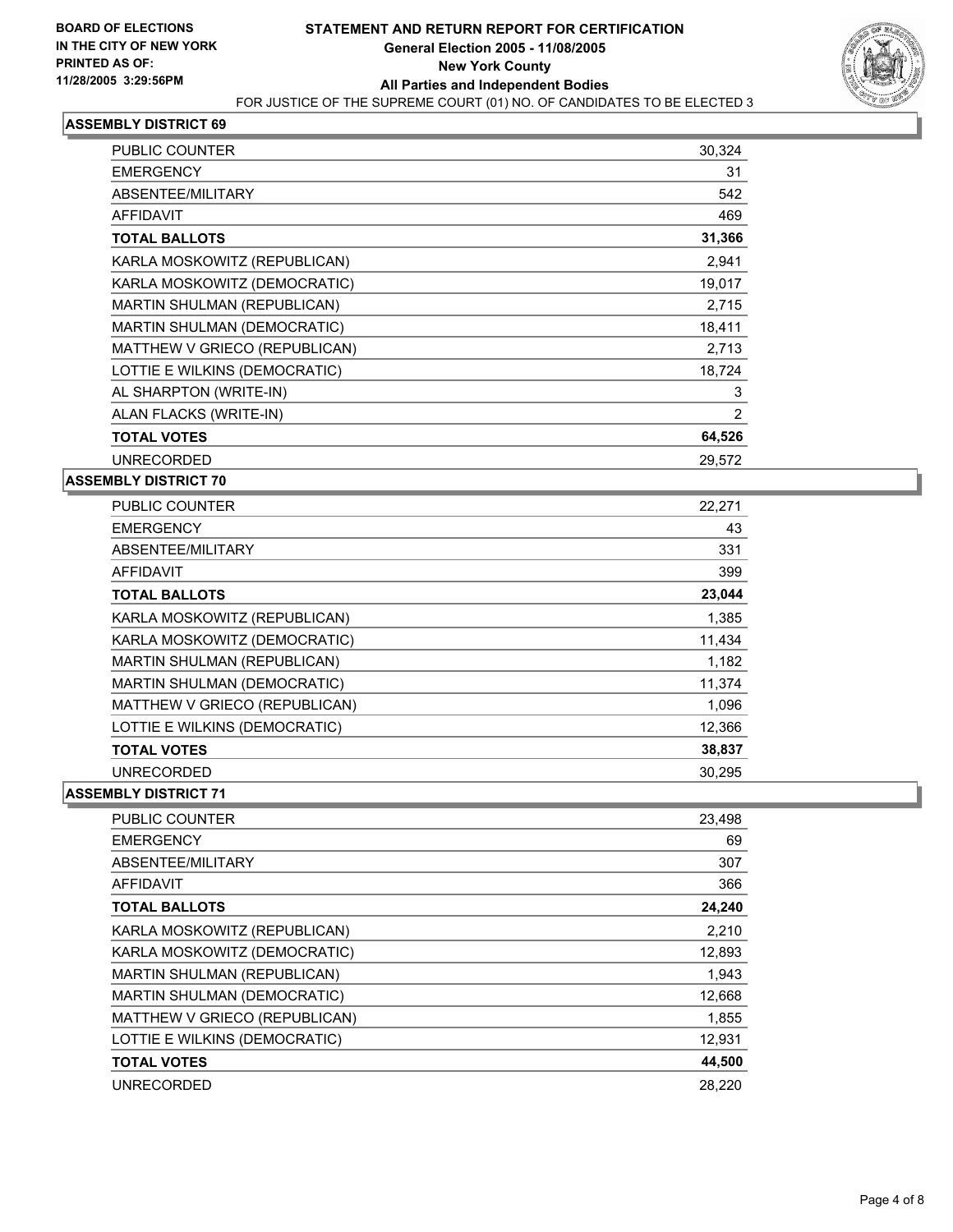

| <b>PUBLIC COUNTER</b>         | 18,635 |
|-------------------------------|--------|
| <b>EMERGENCY</b>              | 3      |
| ABSENTEE/MILITARY             | 101    |
| AFFIDAVIT                     | 188    |
| <b>TOTAL BALLOTS</b>          | 18,927 |
| KARLA MOSKOWITZ (REPUBLICAN)  | 1,524  |
| KARLA MOSKOWITZ (DEMOCRATIC)  | 9,225  |
| MARTIN SHULMAN (REPUBLICAN)   | 1,267  |
| MARTIN SHULMAN (DEMOCRATIC)   | 9,124  |
| MATTHEW V GRIECO (REPUBLICAN) | 1,250  |
| LOTTIE E WILKINS (DEMOCRATIC) | 8,866  |
| <b>TOTAL VOTES</b>            | 31,256 |
| <b>UNRECORDED</b>             | 25,525 |

| PUBLIC COUNTER                | 33,043 |
|-------------------------------|--------|
| <b>EMERGENCY</b>              | 44     |
| ABSENTEE/MILITARY             | 972    |
| <b>AFFIDAVIT</b>              | 484    |
| <b>TOTAL BALLOTS</b>          | 34,543 |
| KARLA MOSKOWITZ (REPUBLICAN)  | 10,196 |
| KARLA MOSKOWITZ (DEMOCRATIC)  | 16,806 |
| MARTIN SHULMAN (REPUBLICAN)   | 9,547  |
| MARTIN SHULMAN (DEMOCRATIC)   | 16,043 |
| MATTHEW V GRIECO (REPUBLICAN) | 9,694  |
| LOTTIE E WILKINS (DEMOCRATIC) | 15,796 |
| ERIC COSTELLO (WRITE-IN)      |        |
| HERMAN BADILLO (WRITE-IN)     |        |
| LENORA FULANI (WRITE-IN)      |        |
| MARIO BIAGGI (WRITE-IN)       |        |
| PAT BUCHANEN (WRITE-IN)       |        |
| ROY INNIS (WRITE-IN)          |        |
| <b>TOTAL VOTES</b>            | 78,088 |
| <b>UNRECORDED</b>             | 25,541 |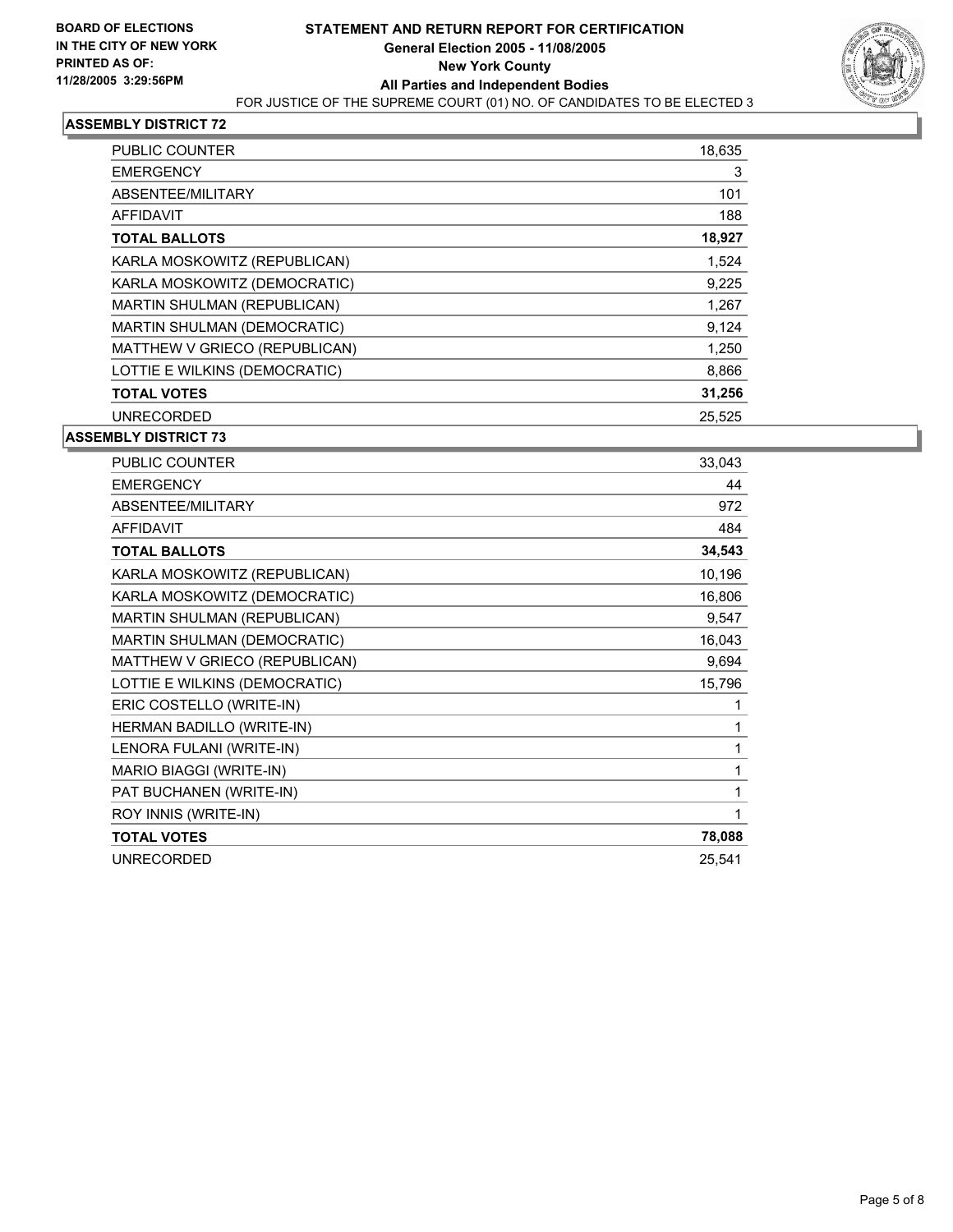

| PUBLIC COUNTER                | 28,928 |
|-------------------------------|--------|
| <b>EMERGENCY</b>              | 120    |
| ABSENTEE/MILITARY             | 538    |
| AFFIDAVIT                     | 398    |
| <b>TOTAL BALLOTS</b>          | 29,984 |
| KARLA MOSKOWITZ (REPUBLICAN)  | 4,704  |
| KARLA MOSKOWITZ (DEMOCRATIC)  | 16,384 |
| MARTIN SHULMAN (REPUBLICAN)   | 4,298  |
| MARTIN SHULMAN (DEMOCRATIC)   | 15,686 |
| MATTHEW V GRIECO (REPUBLICAN) | 4,649  |
| LOTTIE E WILKINS (DEMOCRATIC) | 15,629 |
| MARK LEVIN (WRITE-IN)         |        |
| <b>TOTAL VOTES</b>            | 61,351 |
| <b>UNRECORDED</b>             | 28,601 |

| PUBLIC COUNTER                     | 28,157 |
|------------------------------------|--------|
| <b>EMERGENCY</b>                   | 50     |
| <b>ABSENTEE/MILITARY</b>           | 670    |
| <b>AFFIDAVIT</b>                   | 482    |
| <b>TOTAL BALLOTS</b>               | 29,359 |
| KARLA MOSKOWITZ (REPUBLICAN)       | 4,802  |
| KARLA MOSKOWITZ (DEMOCRATIC)       | 17,098 |
| <b>MARTIN SHULMAN (REPUBLICAN)</b> | 4,530  |
| MARTIN SHULMAN (DEMOCRATIC)        | 16,436 |
| MATTHEW V GRIECO (REPUBLICAN)      | 4,655  |
| LOTTIE E WILKINS (DEMOCRATIC)      | 16,591 |
| ADAH SHRILHANDE (WRITE-IN)         | 1      |
| BENJAMIN BRONK (WRITE-IN)          | 1      |
| <b>BERNARD BLOCK (WRITE-IN)</b>    | 3      |
| CHARLES ZLATKIN (WRITE-IN)         | 1      |
| DOUG GOODSTEIN (WRITE-IN)          | 1      |
| LARA FUCHS (WRITE-IN)              | 1      |
| SEAN WISSMAN (WRITE-IN)            | 1      |
| SHAWN PICKERING (WRITE-IN)         | 1      |
| SUSAN MARSHALL (WRITE-IN)          | 1      |
| TIM DUBNAV (WRITE-IN)              | 1      |
| TOM SULLIVAN (WRITE-IN)            | 1      |
| <b>WILLIAM THOM (WRITE-IN)</b>     | 1      |
| <b>TOTAL VOTES</b>                 | 64,126 |
| <b>UNRECORDED</b>                  | 23,951 |
|                                    |        |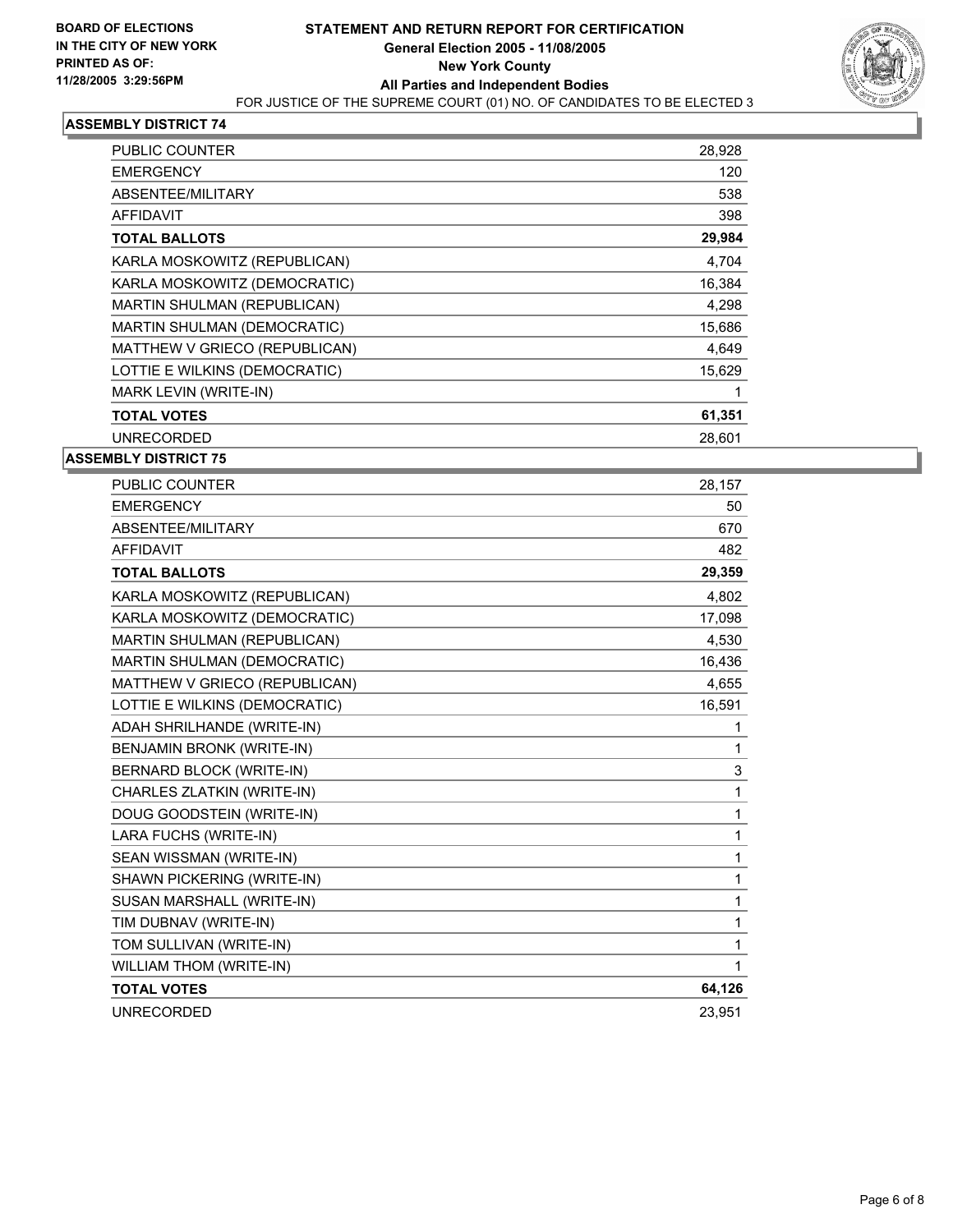## **STATEMENT AND RETURN REPORT FOR CERTIFICATION General Election 2005 - 11/08/2005 New York County All Parties and Independent Bodies** FOR JUSTICE OF THE SUPREME COURT (01) NO. OF CANDIDATES TO BE ELECTED 3



## **TOTAL FOR JUSTICE OF THE SUPREME COURT (01) - New York County**

| <b>PUBLIC COUNTER</b>              | 320,823                 |
|------------------------------------|-------------------------|
| <b>EMERGENCY</b>                   | 604                     |
| ABSENTEE/MILITARY                  | 6,286                   |
| AFFIDAVIT                          | 5,140                   |
| <b>TOTAL BALLOTS</b>               | 332,853                 |
| KARLA MOSKOWITZ (REPUBLICAN)       | 49,843                  |
| KARLA MOSKOWITZ (DEMOCRATIC)       | 179,284                 |
| MARTIN SHULMAN (REPUBLICAN)        | 46,464                  |
| <b>MARTIN SHULMAN (DEMOCRATIC)</b> | 174,456                 |
| MATTHEW V GRIECO (REPUBLICAN)      | 47,802                  |
| LOTTIE E WILKINS (DEMOCRATIC)      | 175,262                 |
| ADAH SHRILHANDE (WRITE-IN)         | 1                       |
| AL SHARPTON (WRITE-IN)             | 3                       |
| ALAN FLACKS (WRITE-IN)             | $\overline{\mathbf{c}}$ |
| BENJAMIN BRONK (WRITE-IN)          | $\mathbf{1}$            |
| BERNARD BLOCK (WRITE-IN)           | 3                       |
| BETHANY WEISBERGER (WRITE-IN)      | 1                       |
| CHARLES ZLATKIN (WRITE-IN)         | 1                       |
| DAN DOCTOROFF (WRITE-IN)           | 1                       |
| DOUG GOODSTEIN (WRITE-IN)          | 1                       |
| ERIC COSTELLO (WRITE-IN)           | 1                       |
| <b>GARY GALPERIN (WRITE-IN)</b>    | 1                       |
| HERMAN BADILLO (WRITE-IN)          | 1                       |
| JOHN SANTUCCI (WRITE-IN)           | 1                       |
| KARL MARX (WRITE-IN)               | 1                       |
| LARA FUCHS (WRITE-IN)              | 1                       |
| LENORA FULANI (WRITE-IN)           | 1                       |
| MARIO BIAGGI (WRITE-IN)            | 1                       |
| MARK LEVIN (WRITE-IN)              | 1                       |
| MATTHEW TOMASULI (WRITE-IN)        | 1                       |
| MORRIE KLEINBART (WRITE-IN)        | 1                       |
| PAT BUCHANEN (WRITE-IN)            | 1                       |
| PAUL FEINMAN (WRITE-IN)            | 1                       |
| ROSA LUXENBURG (WRITE-IN)          | 1                       |
| ROY INNIS (WRITE-IN)               | 1                       |
| SALVADOR ALLENDE (WRITE-IN)        | 1                       |
| SEAN WISSMAN (WRITE-IN)            | 1                       |
| SHAWN PICKERING (WRITE-IN)         | 1                       |
| SUSAN MARSHALL (WRITE-IN)          | 1                       |
| TIM DUBNAV (WRITE-IN)              | 1                       |
| TOM SULLIVAN (WRITE-IN)            | 1                       |
| WADE KAVANOUGH (WRITE-IN)          | 1                       |
| WILLIAM THOM (WRITE-IN)            | 1                       |
| <b>TOTAL VOTES</b>                 | 673,148                 |
| <b>UNRECORDED</b>                  | 325,411                 |
|                                    |                         |